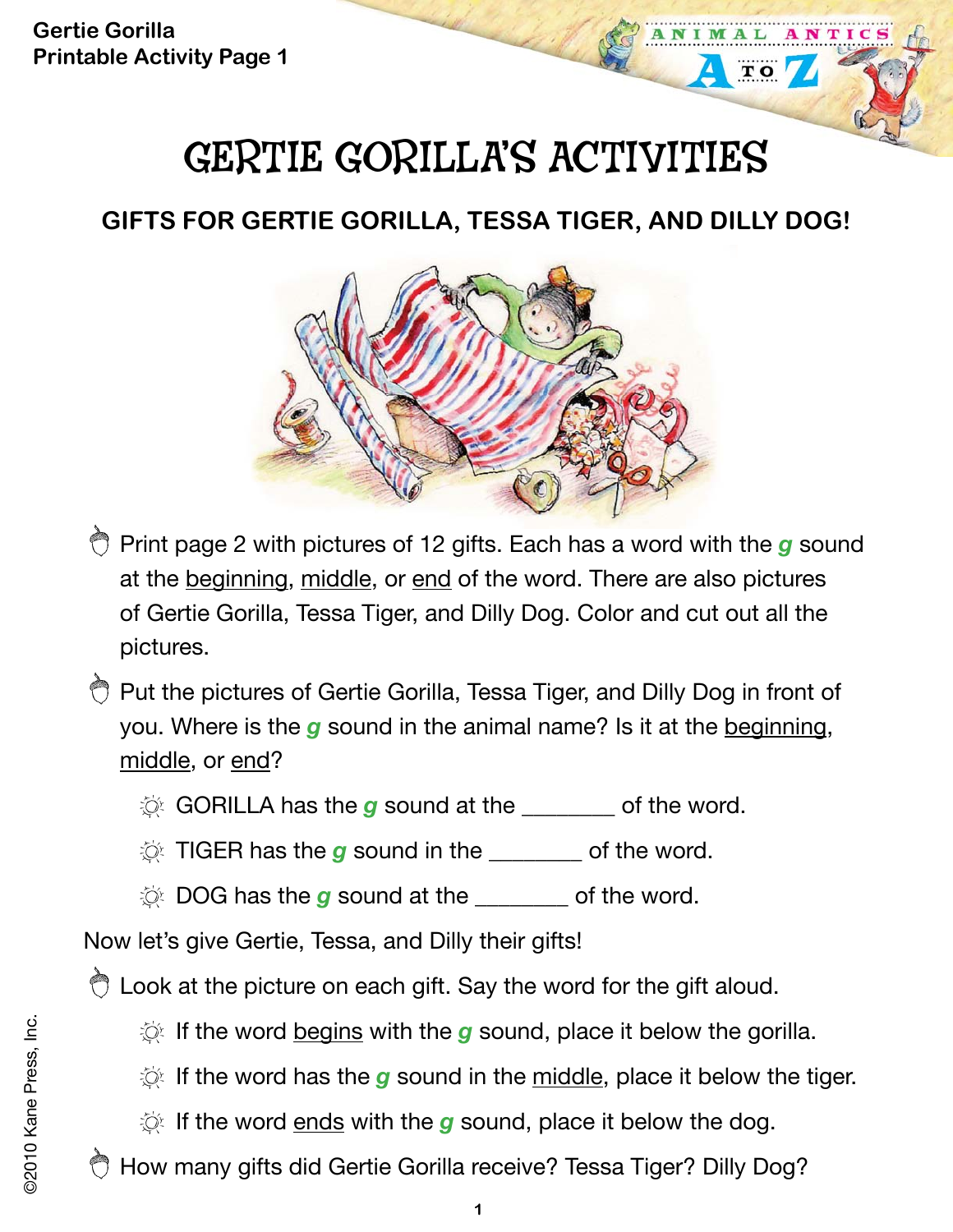**Gertie Gorilla Printable Activity Page 2**

**For use with GIFTS FOR GERTIE GORILLA, TESSA TIGER, AND DILLY DOG!**

т і

C

M

 $\overline{\mathbf{T}}$  O



(Pictures: gum, bug, grapes, flag, magnet, wagon, guitar, pig, ghost, eagle, mug, dragon)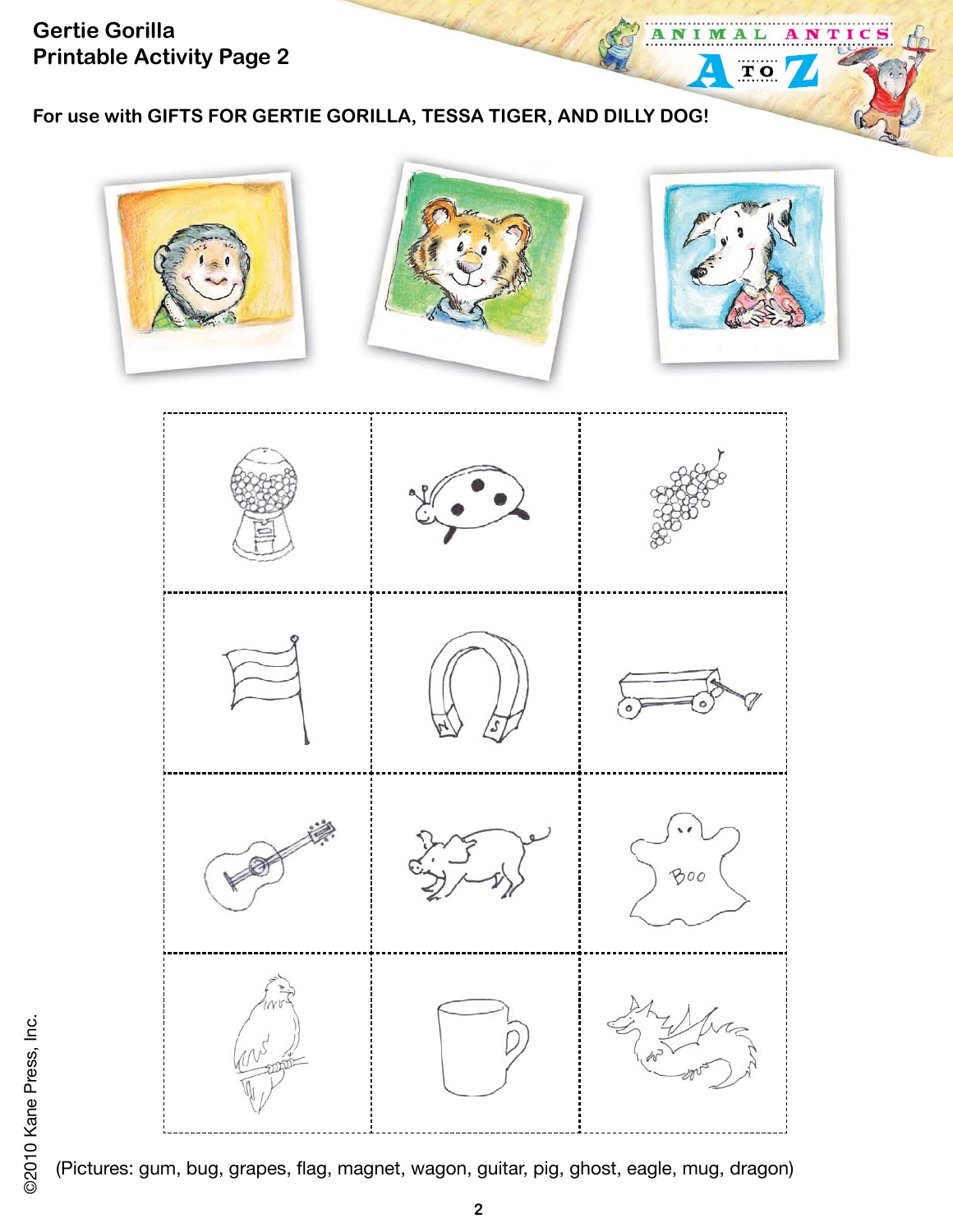#### **Gertie Gorilla Printable Activity Page 3**

### **TELL A STORY!**

NTIC

 $T$  O

- Tell a story about the most surprising gift that Gertie Gorilla received. What adventures did she have with this gift?
- Tell a story about Tessa Tiger's favorite gift. Why was she so happy to receive it? What did she do with it?
- $\bigcirc$  Tell a story about the problem caused by one of Dilly Dog's gifts. Oh, dear! What happened?